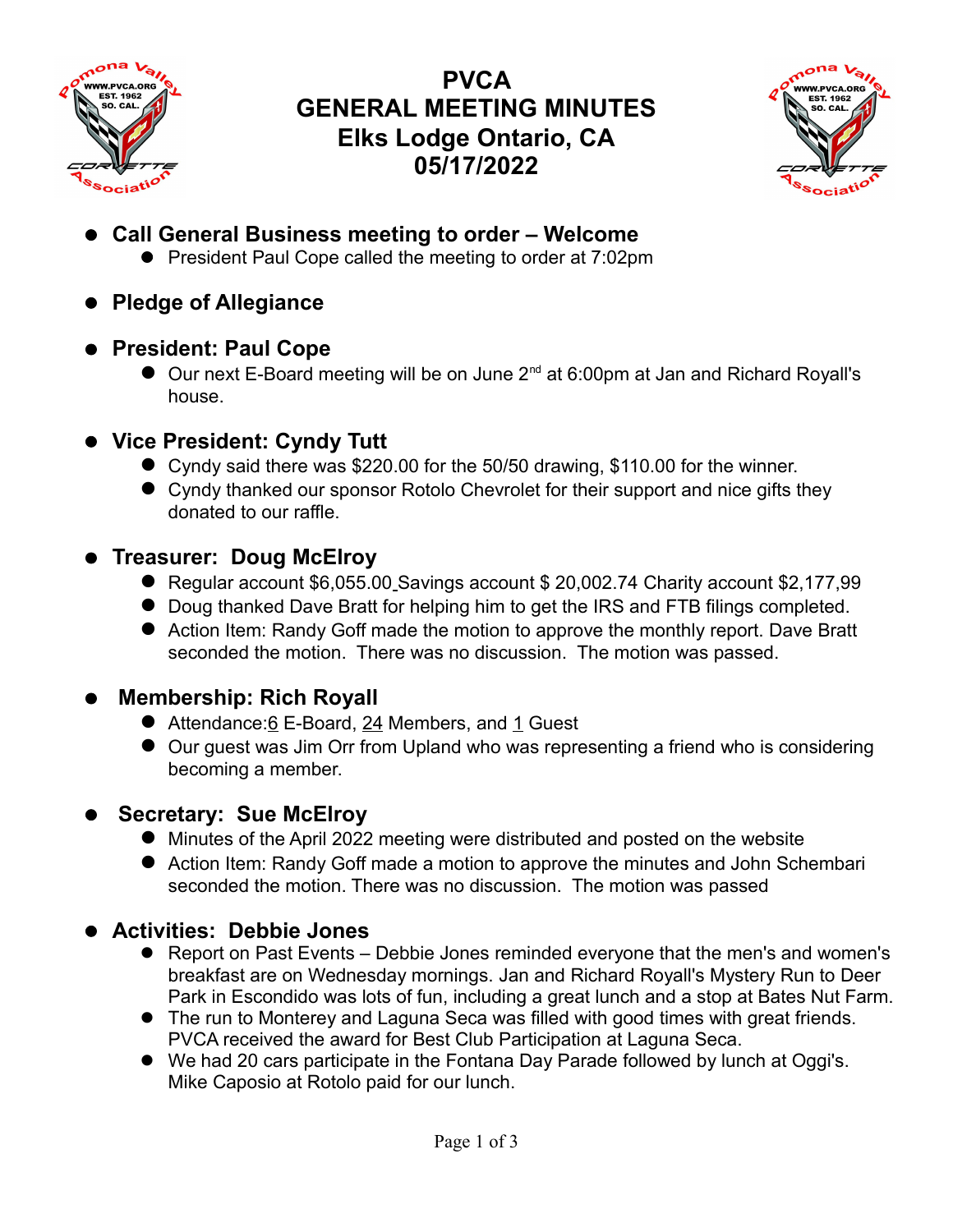

# **PVCA GENERAL MEETING MINUTES Elks Lodge Ontario, CA 05/17/2022**



- Five members of PVCA attended the Gambler's Classic in Laughlin where Tom Caton won the Best in Class for his C6.
- Upcoming events planned
	- May 21 -Paranormal Event at March Air Museum.
	- May 29 Fiesta de Mayo 2022 at Charles and Karyn Adamson's house.
	- June 11 Rotolo Cruise Night.
	- John Schembari said that the Road Warrior's are having a golf tournament at Torrey Pines on June  $2^{nd}$ . John will be playing in this tournament and is sponsoring a veteran to play. John has posted a fundraiser for the Road Warriors on his FB page.
	- July 18 Quakes Baseball/Picnic Evening, was moved from June by the Quakes

#### **NCCC Governor: Dave Bratt**

- Dave Bratt said that the NCCC meeting was held in Laughlin and was non-eventful. The next meeting will be held on September 17<sup>th</sup> in Corona.
- Dave Bratt informed us that Cliff Harris passed away last week.

## **REPRESENTATIVES**

- Sunshine: Jan Royall Jan read all of the May birthdays and anniversaries and we sang Happy Birthday.
- Rotolo Liaison: Paul Cope Paul said that the ZO6 Reveal will be held at Rotolo on June 27<sup>th</sup> and 28<sup>th</sup>. The private reveal for PVCA and guests will be held on June 27<sup>th</sup> and food will be served.
- Car of the year: Barry Tutt Doug McElroy won the gift card for April.
- National Corvette Museum: Kevin Jones There were 1131 Corvette Museum deliveries in April. Corvette came in  $4<sup>th</sup>$  place at Laguna Seca and  $4<sup>th</sup>$  place at the FIA Race in Belgium. Sarah Fisher will be driving the ZO6 pace car at the Indianapolis 500 Race.
- Parliamentarian: Phil Caughey Phil was not present.
- Homecoming: John Schembari Nothing new to report.
- Webmasters: Paul Cope and Doug McElroy Nothing new to report.
- Holiday Party: Debbie Jones and Sue McElroy Nothing new to report.
- Apparel: Dan Borer and Glenda Goff. Dan donated a shirt to the raffle.
- **Historians**: Cyndy Tutt and Debbie Jones Cyndy thanked everyone who sends pictures to them to post on the website.
- **Club Photo**: Ron Kennedy Paul Cope said this will be taken in the fall, possibly at Auto Club Speedway or Rotolo.